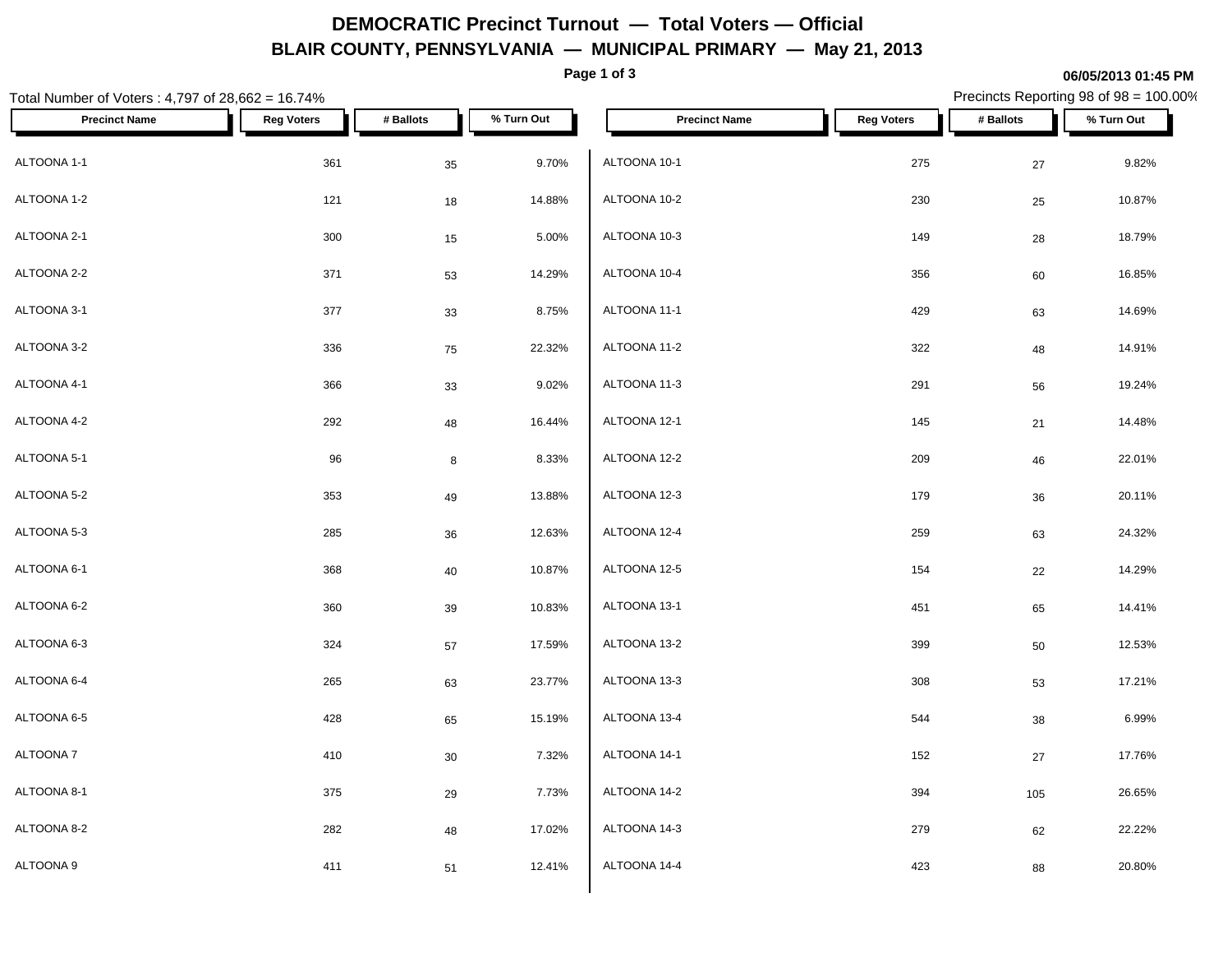# **DEMOCRATIC Precinct Turnout — Total Voters — Official BLAIR COUNTY, PENNSYLVANIA — MUNICIPAL PRIMARY — May 21, 2013**

**Page 2 of 3**

### **06/05/2013 01:45 PM**

Precincts Reporting 98 of 98 = 100.00%

| Total Number of Voters: 4,797 of 28,662 = 16.74% |                   |           |            |                        |                   | Precincts Reporting 98 of 98 = 100.00% |            |
|--------------------------------------------------|-------------------|-----------|------------|------------------------|-------------------|----------------------------------------|------------|
| <b>Precinct Name</b>                             | <b>Reg Voters</b> | # Ballots | % Turn Out | <b>Precinct Name</b>   | <b>Reg Voters</b> | # Ballots                              | % Turn Out |
| ALLEGHENY 1                                      | 569               | 95        | 16.70%     | HOLLIDAYSBURG 1        | 170               | 29                                     | 17.06%     |
| ALLEGHENY 2                                      | 556               | 90        | 16.19%     | <b>HOLLIDAYSBURG 2</b> | 188               | 58                                     | 30.85%     |
| ALLEGHENY 3                                      | 118               | 32        | 27.12%     | <b>HOLLIDAYSBURG 3</b> | 147               | 20                                     | 13.61%     |
| ALLEGHENY 4                                      | 285               | 35        | 12.28%     | HOLLIDAYSBURG 4        | 220               | 70                                     | 31.82%     |
| ANTIS TWP 1                                      | 529               | 67        | 12.67%     | HOLLIDAYSBURG 5        | 166               | $47\,$                                 | 28.31%     |
| ANTIS TWP 2                                      | 329               | 50        | 15.20%     | HOLLIDAYSBURG 6        | 268               | 80                                     | 29.85%     |
| ANTIS TWP 3                                      | 438               | 58        | 13.24%     | HOLLIDAYSBURG 7        | 138               | 36                                     | 26.09%     |
| BELLWOOD BORO                                    | 370               | 51        | 13.78%     | <b>HUSTON TWP</b>      | 125               | 23                                     | 18.40%     |
| <b>BLAIR - CATFISH</b>                           | 315               | 58        | 18.41%     | <b>JUNIATA TWP</b>     | 169               | $26\,$                                 | 15.38%     |
| <b>BLAIR - E HOLBG</b>                           | 665               | 143       | 21.50%     | LOGAN TWP 1            | 498               | 81                                     | 16.27%     |
| <b>CATHARINE TWP</b>                             | 112               | 27        | 24.11%     | LOGAN TWP 2            | 600               | 110                                    | 18.33%     |
| <b>DUNCANSVILLE</b>                              | 295               | 46        | 15.59%     | LOGAN TWP 3            | 249               | 51                                     | 20.48%     |
| FRANKSTOWN TWP1                                  | 100               | 22        | 22.00%     | <b>LOGAN TWP 4</b>     | 426               | 72                                     | 16.90%     |
| FRANKSTOWN TWP2                                  | 763               | 166       | 21.76%     | LOGAN TWP 5            | 434               | 82                                     | 18.89%     |
| FRANKSTOWN TWP3                                  | 786               | 146       | 18.58%     | LOGAN TWP 6            | 688               | 102                                    | 14.83%     |
| FREEDOM TWP 1                                    | 195               | 38        | 19.49%     | LOGAN TWP 7            | 225               | $37\,$                                 | 16.44%     |
| FREEDOM TWP 2                                    | 377               | 54        | 14.32%     | MARTINSBURG 1          | 136               | 46                                     | 33.82%     |
| <b>GREENFIELD TWP1</b>                           | 298               | 46        | 15.44%     | MARTINSBURG 2          | 172               | 36                                     | 20.93%     |
| <b>GREENFIELD TWP2</b>                           | 40                | 11        | 27.50%     | NEWRY BORO             | 72                | 23                                     | 31.94%     |
| <b>GREENFIELD TWP3</b>                           | 355               | 71        | 20.00%     | NORTH WOODBURY         | 320               | 42                                     | 13.13%     |
|                                                  |                   |           |            |                        |                   |                                        |            |